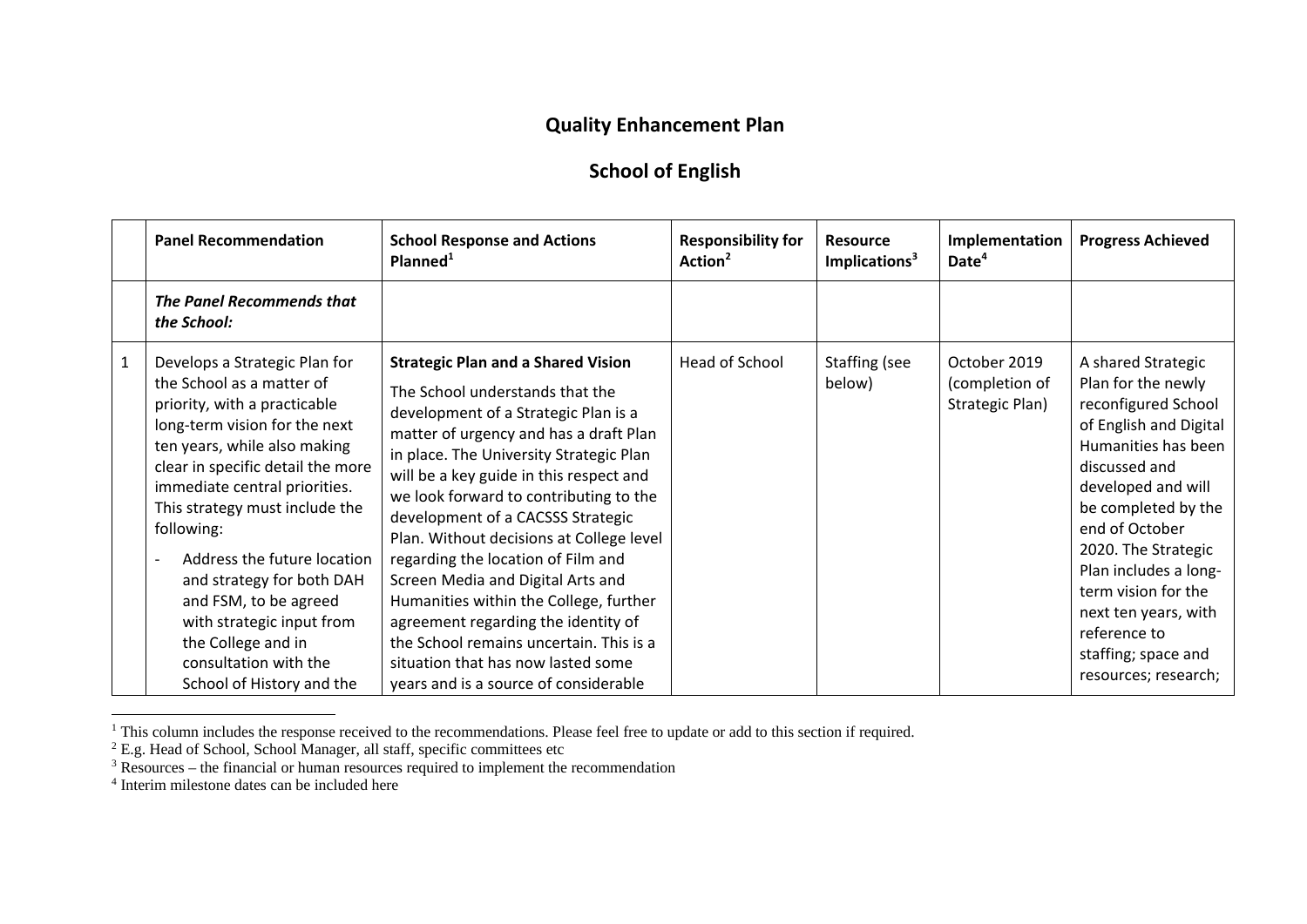|  |  | School of Languages,                  | frustration to all members of the                                          |                   |                              |                   | development of             |
|--|--|---------------------------------------|----------------------------------------------------------------------------|-------------------|------------------------------|-------------------|----------------------------|
|  |  | Literatures and Cultures;             | School and its constituent disciplines.                                    |                   |                              |                   | collaborations             |
|  |  | Identify a shared vision              | The uncertainty has affected the entire                                    |                   |                              |                   | between English and        |
|  |  | across all the disciplines of         | process of Quality Review of the                                           |                   |                              |                   | Digital Humanities in      |
|  |  | the School;                           | School, from its inception through to                                      |                   |                              |                   | curriculum                 |
|  |  |                                       | our response to the Peer Review Panel                                      |                   |                              |                   | development. The           |
|  |  | Identify and secure senior            | Report.                                                                    |                   |                              |                   | latter is underway,        |
|  |  | appointments, on the basis            | Within the Report itself there is a more                                   |                   |                              |                   | with a shared              |
|  |  | of an informed assessment             | particular issue to do with conflation                                     |                   |                              |                   | <b>English and Digital</b> |
|  |  | as to where the greatest              | of the discrete disciplinary issues,                                       |                   |                              |                   | Humanities module          |
|  |  | needs lie;                            | particularly in relation to Digital                                        |                   |                              |                   | piloting in the BA in      |
|  |  | Lessen the administrative             | Humanities and its understaffing                                           |                   |                              |                   | English (CK109) in         |
|  |  | and teaching loads to                 | predicament (see 5, 10 below).                                             |                   |                              |                   | 2020-21                    |
|  |  | facilitate time for research.         |                                                                            |                   |                              |                   | In response to the         |
|  |  |                                       | The School keenly looks forward to<br>identifying a shared vision once the |                   |                              |                   | Panel's specific           |
|  |  |                                       | identity of the School is agreed at                                        |                   |                              |                   | recommendations:           |
|  |  |                                       | College level.                                                             |                   |                              |                   | The location of Film       |
|  |  |                                       |                                                                            |                   |                              |                   | and Screen Media           |
|  |  |                                       | Digital Humanities seeks a written                                         |                   |                              | October 2018      | and Digital                |
|  |  |                                       | agreement where the discipline is                                          |                   |                              | (Film and         | Humanities has now         |
|  |  |                                       | constituted as a Department within                                         |                   |                              | Screen Media);    | been addressed, in         |
|  |  |                                       | the School with appropriate access to                                      |                   |                              | September         | consultation with          |
|  |  |                                       | College-level decision making.                                             | Head of School,   |                              | 2019 (Digital     | the Head of College        |
|  |  |                                       | <b>Administrative and teaching loads</b>                                   | with Teaching and |                              | Humanities)       | and School of              |
|  |  |                                       | A central recommendation is to lessen                                      | Learning Officer  | The School                   |                   | History. Film and          |
|  |  |                                       | the number of lecture hours that                                           |                   | was given a 3-               |                   | Screen Media has           |
|  |  |                                       | colleagues teach. While we welcome                                         |                   | year                         |                   | relocated to the           |
|  |  |                                       | the ways in which the Report                                               |                   | temporary<br>post in lieu of |                   | School of Music and        |
|  |  |                                       | acknowledges the current excessive                                         |                   | 2 permanent                  |                   | Theatre, and Digital       |
|  |  | teaching burdens and their negative   |                                                                            | <b>Film</b>       |                              | Humanities to the |                            |
|  |  | impact on research, we also point out |                                                                            | colleagues        |                              | School of English |                            |
|  |  |                                       | that this is a matter which is not                                         |                   |                              |                   | and Digital                |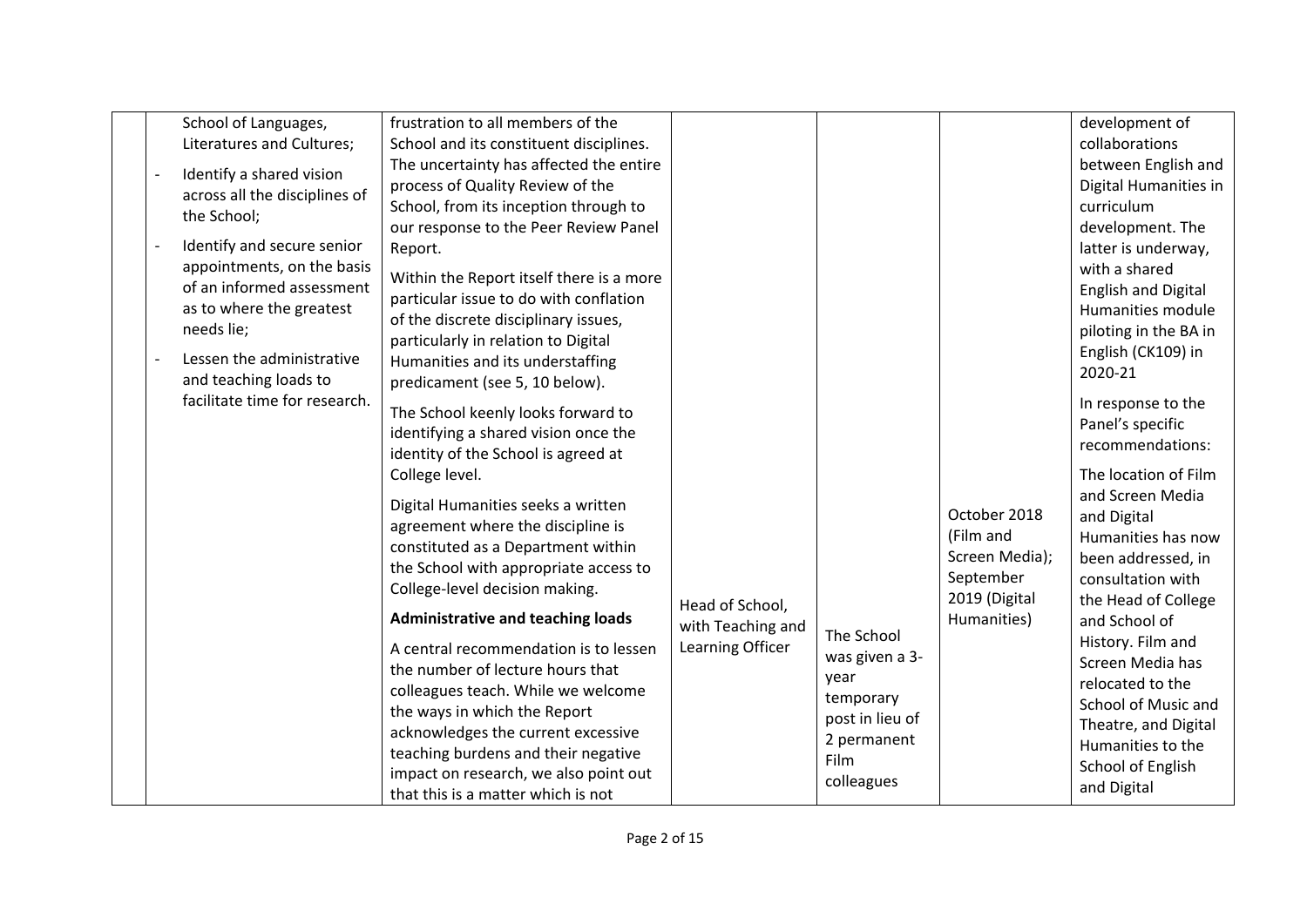| currently in our control but rather a   | who moved to     |               | Humanities. Digital        |
|-----------------------------------------|------------------|---------------|----------------------------|
| matter of institutional and national    | another          |               | Humanities'                |
| policy. There are also a number of new  | School. The      |               | transition from            |
| requirements in this report which will  | lessening of     |               | discipline to              |
| themselves increase the burden on       | teaching and     |               | constituent                |
| colleagues. Our ability to engage in    | administrative   | January 2019- | department in the          |
| proper Strategic Planning will be vital | loads isn't      |               | School is in process       |
| in this regard and we look forward to   | feasible unless  |               | and will be                |
|                                         |                  |               |                            |
| the earliest resolution possible of the | this temporary   |               | completed in               |
| issue of School identity.               | post becomes     |               | September 2019 if          |
| Additionally, the School would like to  | permanent.       |               | endorsed by                |
| mention here the high value that we     | We have          |               | Governing Body             |
| place upon the School of English and    | instigated       |               | <b>English and Digital</b> |
| disciplinary administrative offices,    | changes to our   |               | Humanities have            |
| where there is also a considerable and  | curriculum       |               | identified a shared        |
| disproportionate burden on              | allowing for     |               | vision for the School      |
| professional services colleagues.       | the rotation in  |               | across the range of        |
|                                         | and out of       |               | our activities             |
|                                         | core modules     |               | (structures and            |
|                                         | by teaching      |               | staffing; teaching         |
|                                         | staff, to offset |               | and learning;              |
|                                         | heavy teaching   |               | research and grant         |
|                                         | loads. The loss  |               | capture) over a            |
|                                         | of Film          |               | number of joint            |
|                                         | modules has      |               | meetings. That             |
|                                         | meant the        |               | vision is articulated      |
|                                         | introduction of  |               | in our shared              |
|                                         | new modules      |               |                            |
|                                         | to maintain      |               | Strategic Plan, and        |
|                                         | student choice   |               | will be implemented        |
|                                         | (co-ordinated    |               | by our joint               |
|                                         | and co-taught    |               | Executive                  |
|                                         | by the new 3-    |               | Committee                  |
|                                         |                  |               |                            |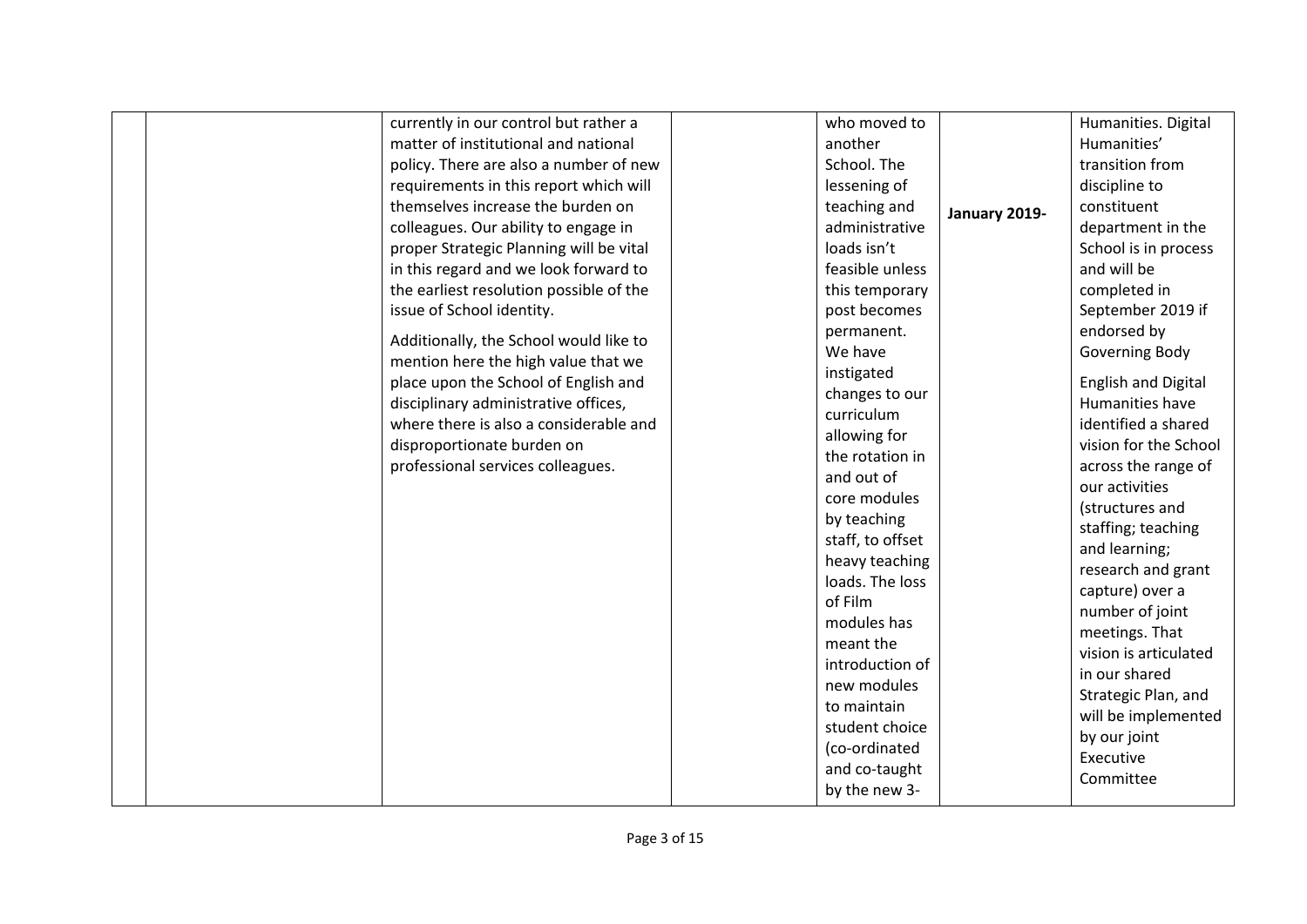|  |  | year         | A senior                  |
|--|--|--------------|---------------------------|
|  |  | appointment) | appointment in            |
|  |  |              | <b>Digital Humanities</b> |
|  |  |              | was secured in            |
|  |  |              | March 2019,               |
|  |  |              | enabling Digital          |
|  |  |              | Humanities'               |
|  |  |              | transition from           |
|  |  |              | discipline to             |
|  |  |              | department. This is a     |
|  |  |              | temporary (3-year)        |
|  |  |              | post, and so the          |
|  |  |              | School's priority is to   |
|  |  |              | secure the post on a      |
|  |  |              | permanent basis.          |
|  |  |              | English continues to      |
|  |  |              | lobby for the             |
|  |  |              | restitution of the        |
|  |  |              | Chair in Old, Middle      |
|  |  |              | and Renaissance           |
|  |  |              | English, which has        |
|  |  |              | been vacant since         |
|  |  |              | 2012. We have             |
|  |  |              | secured, through          |
|  |  |              | philanthropic             |
|  |  |              | donation, a Chair in      |
|  |  |              | Creative Writing for      |
|  |  |              | 2019-20, with the         |
|  |  |              | potential for the         |
|  |  |              | funding to be             |
|  |  |              | extended.                 |
|  |  |              | The lessening of          |
|  |  |              | teaching and              |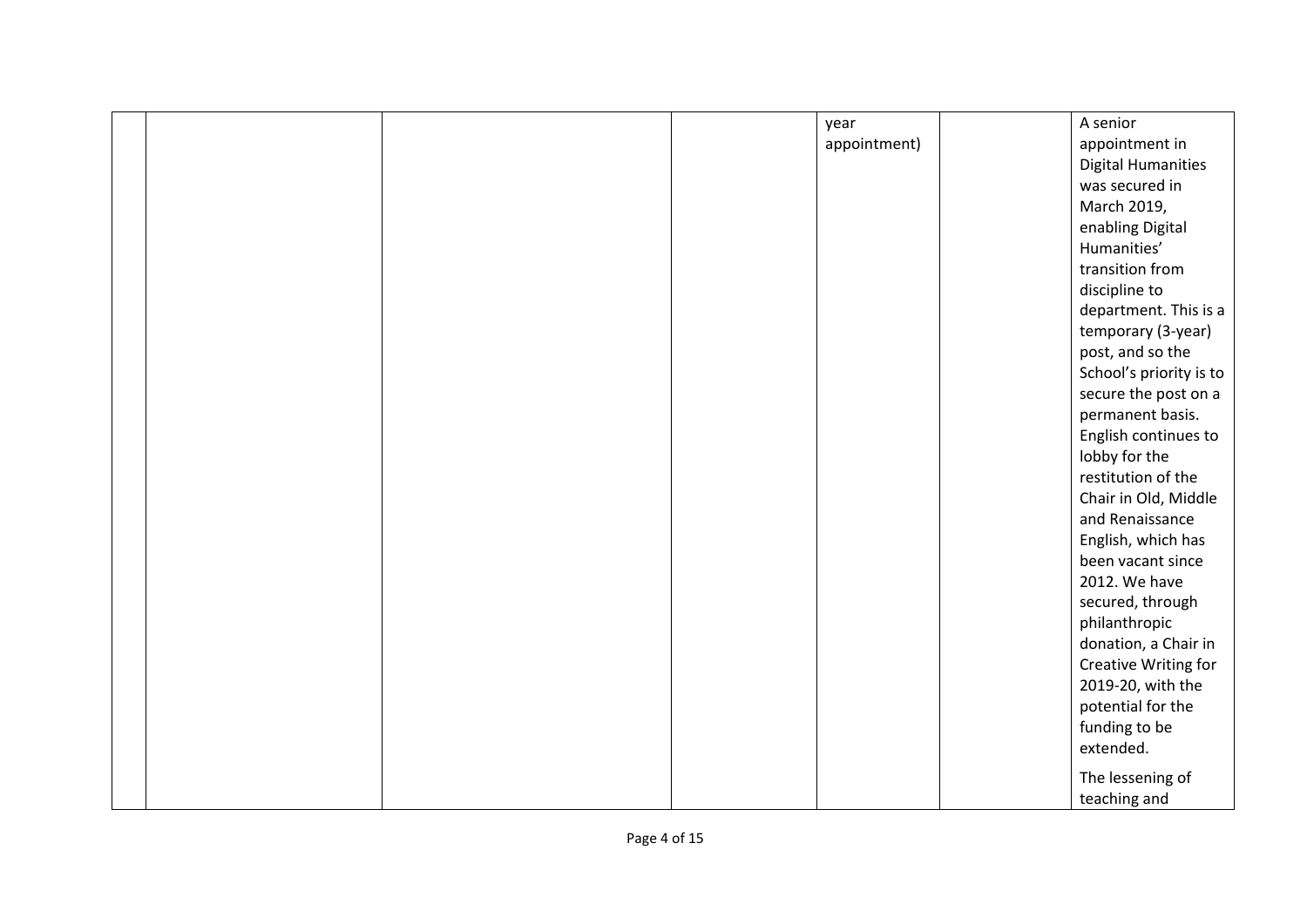|  |  |  | administrative loads   |
|--|--|--|------------------------|
|  |  |  | to facilitate time for |
|  |  |  | research will be       |
|  |  |  | addressed in our       |
|  |  |  | workload model (see    |
|  |  |  | below), although the   |
|  |  |  | relocation of two full |
|  |  |  | time permanent         |
|  |  |  | staff members to       |
|  |  |  | the School of Music    |
|  |  |  | and Theatre has        |
|  |  |  | increased the          |
|  |  |  | teaching load for      |
|  |  |  | English staff          |
|  |  |  |                        |
|  |  |  |                        |
|  |  |  |                        |
|  |  |  |                        |
|  |  |  |                        |
|  |  |  |                        |
|  |  |  |                        |
|  |  |  |                        |
|  |  |  |                        |
|  |  |  |                        |
|  |  |  |                        |
|  |  |  |                        |
|  |  |  |                        |
|  |  |  | Curriculum review      |
|  |  |  | has been completed;    |
|  |  |  | two Film modules       |
|  |  |  | have been replaced     |
|  |  |  | with a new Second      |
|  |  |  | Year module on         |
|  |  |  |                        |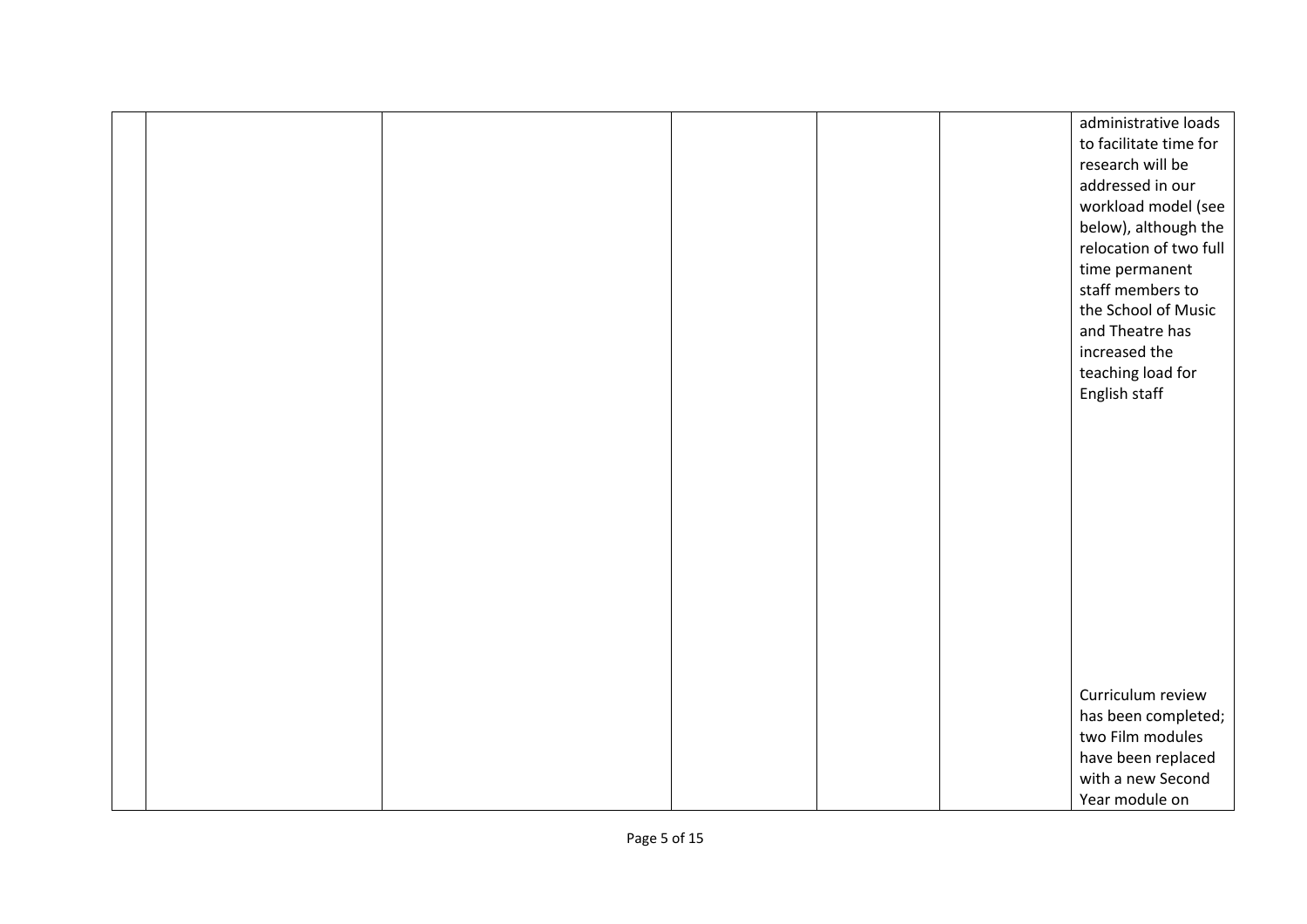|                |                                                                                                                                                                                                                                                                                                                                      |                                                                                                                                                                                                                                                                                                                                                                                                                                                                                                                                                                                                                                         |                |      | Completed<br>March 2019; to<br>be implemented<br>September<br>2019 | Adaptation<br>(EN2079); core First<br><b>Year Theories</b><br>module (EN1004)<br>has been redesigned<br>without a Film<br>component                                                                                                                     |
|----------------|--------------------------------------------------------------------------------------------------------------------------------------------------------------------------------------------------------------------------------------------------------------------------------------------------------------------------------------|-----------------------------------------------------------------------------------------------------------------------------------------------------------------------------------------------------------------------------------------------------------------------------------------------------------------------------------------------------------------------------------------------------------------------------------------------------------------------------------------------------------------------------------------------------------------------------------------------------------------------------------------|----------------|------|--------------------------------------------------------------------|---------------------------------------------------------------------------------------------------------------------------------------------------------------------------------------------------------------------------------------------------------|
| $\overline{2}$ | Adopts a transparent workload<br>model for the rationalisation of<br>staff workload, taking account<br>of equitable distribution of<br>administrative and teaching<br>workloads, and the School<br>should investigate different<br>practices in comparable<br>departments both nationally<br>and internationally to achieve<br>this. | The School follows the University<br>workload model. We have established<br>a School Working Group looking at the<br>development of a unit-level workload<br>model and are in the process of<br>consulting cognate units in other Irish<br>HEIs on this matter as recommended.<br>Digital Humanities in particular would<br>welcome a transparent workload<br>model as staff are urgently concerned<br>about professional quality and<br>sustainability issues at present.<br>Curriculum review (see 5, below) will<br>assist in a more equitable division of<br>teaching, allowing for greater flexibility<br>around sabbatical leave. | Head of School | none | By December<br>2019<br>By December<br>2019                         | Working group is<br>developing a<br>workload model;<br>consultation and<br>comparison with<br>models in cognate<br>Schools elsewhere<br>has been completed.<br><b>Digital Humanities</b><br>will develop its own<br>workload model in<br>September 2019 |
|                |                                                                                                                                                                                                                                                                                                                                      | Like many schools within CACSSS, the<br>School has a high proportion of<br>colleagues at College Lecturer level,<br>with only one Senior Lecturer, and<br>cannot make genuine progress with<br>the rationalisation of staff workload<br>until a promotion scheme to                                                                                                                                                                                                                                                                                                                                                                     | n/a            | none | <b>July 2019</b><br>(outcome of<br>promotional<br>round)           | Three applications<br>for promotion to<br>Senior Lecturer have<br>been submitted by<br>English staff; one<br>member of Digital<br>Humanities has been<br>appointed to a 3-                                                                              |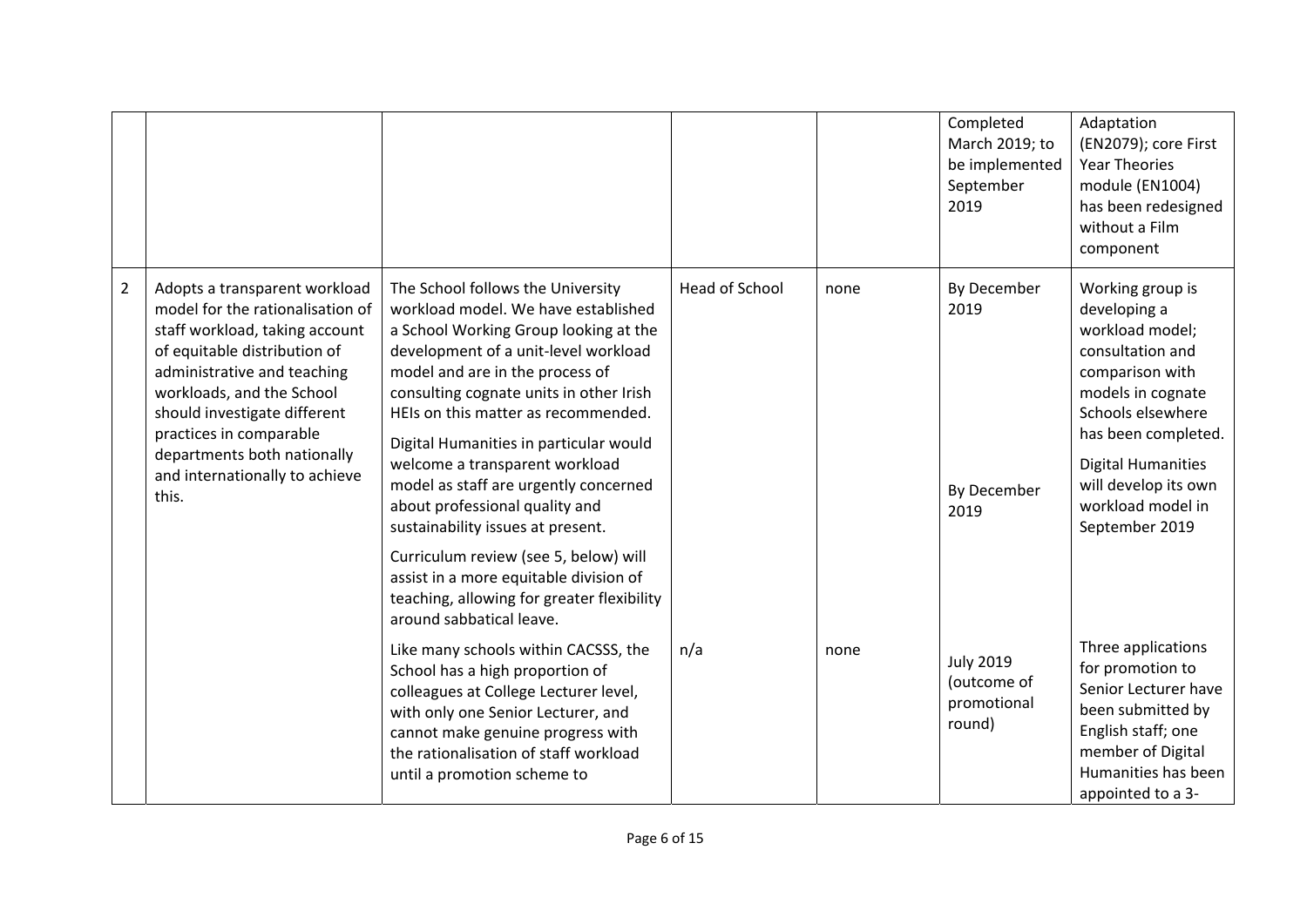|   |                                                                                                                                                                                                                                                                                                                                  | incentivise hard-working and high-<br>performing colleagues is opened.                                                                                                                                                                                                                                                                                                                                                                                                                                                                                                                                                                                                                                                                                                                                    |                       |      | <b>March 2019</b><br>(appointment of<br>SL in DH)<br><b>June 2018</b><br>(appointment of<br>CL in DH) | year Senior<br>Lectureship (see<br>above); a 3-year<br>College Lectureship<br>in Digital Humanities<br>has been approved |
|---|----------------------------------------------------------------------------------------------------------------------------------------------------------------------------------------------------------------------------------------------------------------------------------------------------------------------------------|-----------------------------------------------------------------------------------------------------------------------------------------------------------------------------------------------------------------------------------------------------------------------------------------------------------------------------------------------------------------------------------------------------------------------------------------------------------------------------------------------------------------------------------------------------------------------------------------------------------------------------------------------------------------------------------------------------------------------------------------------------------------------------------------------------------|-----------------------|------|-------------------------------------------------------------------------------------------------------|--------------------------------------------------------------------------------------------------------------------------|
| 3 | Maintains and implements<br>structures to support and<br>mentor staff across all<br>disciplines within the School as<br>regards their career objectives,<br>by providing better supports to<br>facilitate research and<br>sabbaticals, the management<br>of which should be included as<br>part of annual strategic<br>planning. | Research mentoring is already in place<br>as recognised within the Report,<br>following recommendations made in<br>RQR. However, at institutional level,<br>the current lack of availability of<br>promotions is a major block to<br>supporting staff.<br>The School is participating in the<br>piloted reintroduction of the<br>Performance and Development<br>Review, focused on individual<br>professional development. This is<br>particularly relevant for Digital<br>Humanities, a discipline in which<br>advances in technology necessitate<br>upskilling on a regular basis to<br>maintain international, professional<br>standards.<br>Sabbatical leave is key to strategic<br>planning for research. We are aware of<br>discussions at College level to amend<br>the conditions and improve the | <b>Head of School</b> | none | April 2018                                                                                            | PDR completed                                                                                                            |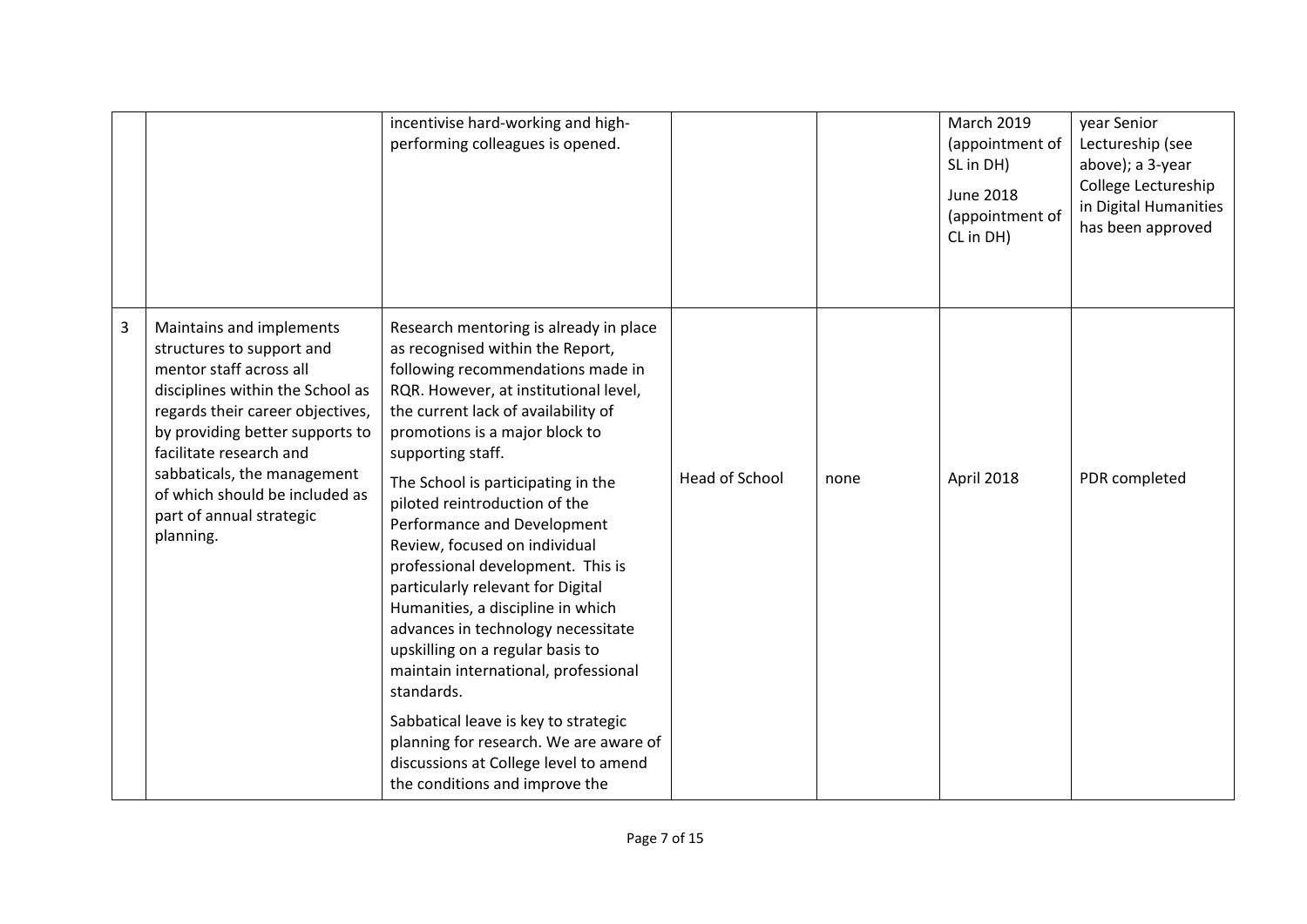|                |                                                                                                                                         | functioning of sabbatical level and are<br>keen to progress these discussions.<br>Digital Humanities staff have never<br>had any form of sabbatical or research<br>leave. This has an impact on both staff<br>research impact and staff's<br>professional wellbeing. We would<br>welcome a plan to facilitate regular<br>research leaves on a rotating basis in<br>the coming years.<br>In Film and Screen Media, all staff are<br>offered mentoring by the co-heads. A<br>rota for sabbatical is to be<br>implemented from 2019, although this<br>is complicated by lack of clarity as to<br>staffing (assignment to discipline;<br>position of temporary staff on short<br>contracts). | Head of<br>School/Head of<br>Department,<br><b>Digital Humanities</b> | The<br>appointment<br>of staff,<br>including a 3-<br>year College<br>Lectureship to<br>replace<br>internal<br>appointment<br>of a 3-year<br>Senior<br>Lecturer, now<br>makes<br>sabbatical<br>leave feasible<br>for Digital<br><b>Humanities</b><br>staff. A<br>sabbatical<br>leave rota has<br>consequently | <b>March 2019</b><br>June 2019 | Senior Lectureship<br>appointment made<br>College Lectureship<br>approved                                                            |
|----------------|-----------------------------------------------------------------------------------------------------------------------------------------|------------------------------------------------------------------------------------------------------------------------------------------------------------------------------------------------------------------------------------------------------------------------------------------------------------------------------------------------------------------------------------------------------------------------------------------------------------------------------------------------------------------------------------------------------------------------------------------------------------------------------------------------------------------------------------------|-----------------------------------------------------------------------|--------------------------------------------------------------------------------------------------------------------------------------------------------------------------------------------------------------------------------------------------------------------------------------------------------------|--------------------------------|--------------------------------------------------------------------------------------------------------------------------------------|
|                |                                                                                                                                         |                                                                                                                                                                                                                                                                                                                                                                                                                                                                                                                                                                                                                                                                                          |                                                                       | been<br>developed                                                                                                                                                                                                                                                                                            |                                |                                                                                                                                      |
| $\overline{4}$ | Considers how best to frame<br>the vacant Chair in OMR, in<br>order to preserve<br>interdisciplinarity within and<br>beyond the School. | The School is keenly aware for the<br>need for research leadership in the<br>School in the area of Old, Medieval<br>and Renaissance English and welcomes<br>the Report's endorsement of our<br>historic strengths and current potential<br>in this area. We are keen to make a<br>senior strategic appointment that<br>takes full cognizance of our multi-                                                                                                                                                                                                                                                                                                                               | Head of School                                                        | Approval<br>of/funding for<br>Chair                                                                                                                                                                                                                                                                          | n/a                            | We continue to<br>lobby for the<br>restitution of this<br>Chair and to stress<br>the need for<br>academic leadership<br>in this area |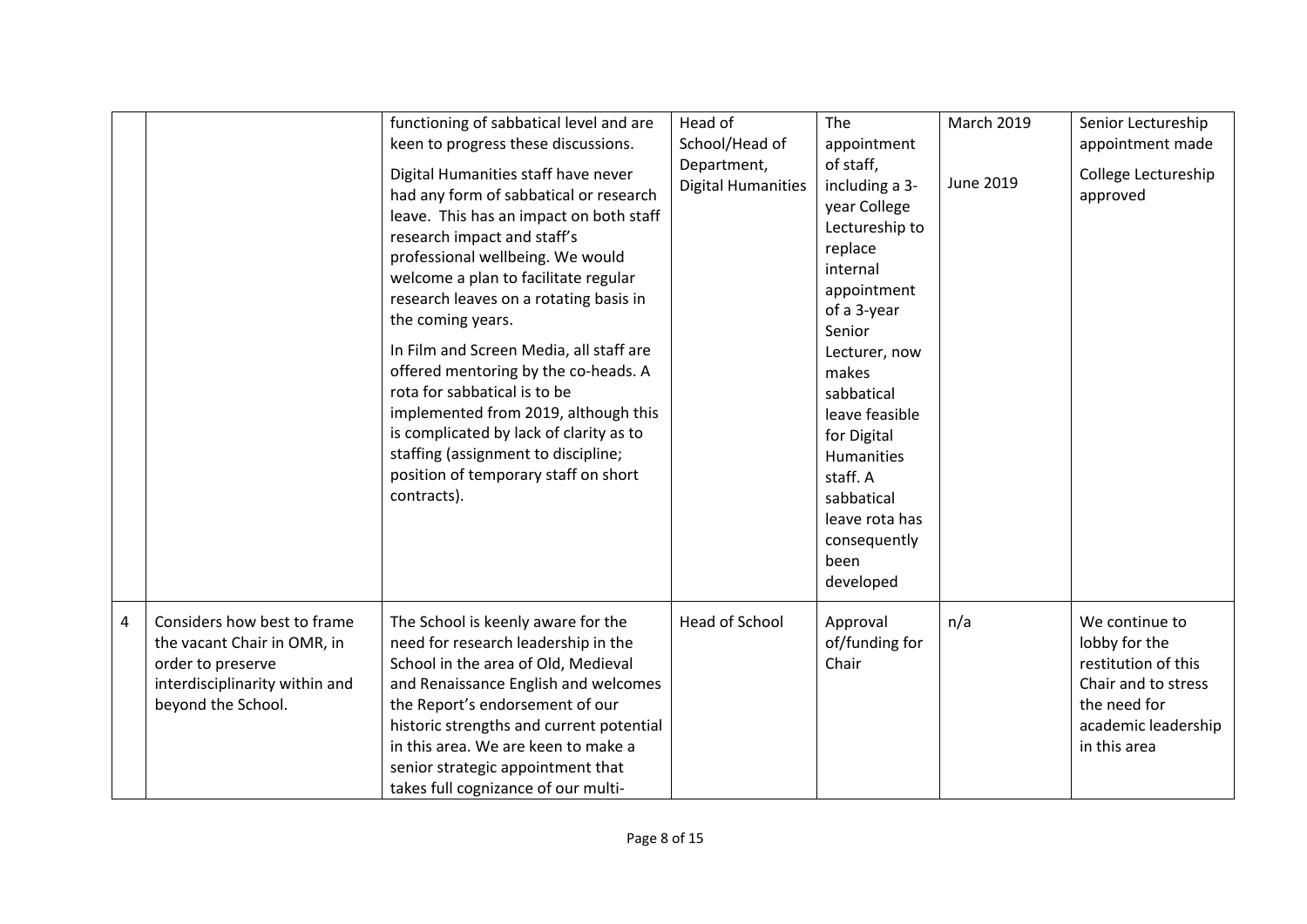|   |                                                                                                                                                                                                                                                                                                                                                                                                                 | disciplinary identity, and to do so in<br>full consultation with colleagues in all<br>the disciplines that constitute the<br>School.                                                                                                                                                                                                                                                                                                                                                                                                                                                                                                                                                                                                                                                                                                                                                                                                                                                                                                                                                                                                          |                                                                                                                            |              |                                                                                                                                                                      |                                                                                                                                                                                                                                                                                                                                                           |
|---|-----------------------------------------------------------------------------------------------------------------------------------------------------------------------------------------------------------------------------------------------------------------------------------------------------------------------------------------------------------------------------------------------------------------|-----------------------------------------------------------------------------------------------------------------------------------------------------------------------------------------------------------------------------------------------------------------------------------------------------------------------------------------------------------------------------------------------------------------------------------------------------------------------------------------------------------------------------------------------------------------------------------------------------------------------------------------------------------------------------------------------------------------------------------------------------------------------------------------------------------------------------------------------------------------------------------------------------------------------------------------------------------------------------------------------------------------------------------------------------------------------------------------------------------------------------------------------|----------------------------------------------------------------------------------------------------------------------------|--------------|----------------------------------------------------------------------------------------------------------------------------------------------------------------------|-----------------------------------------------------------------------------------------------------------------------------------------------------------------------------------------------------------------------------------------------------------------------------------------------------------------------------------------------------------|
| 5 | Undertakes a review<br>addressing curriculum and<br>assessment at all levels with a<br>view to utilising resources to<br>best effect by, for example:<br>avoiding replication of module<br>content; examining curriculum<br>coverage across theme and<br>genre; examining assessment<br>methodologies and assessment<br>load; and rationalising module<br>choices and elective options<br>for both BAs and MAs. | The School is keen to address<br>curriculum coverage across theme and<br>genre and to engage in a wider process<br>of curriculum reform. This has been a<br>desideratum for some time but the<br>process is blocked while there is<br>uncertainty regarding the identity of<br>the School and by extension the<br>number and areas of teaching staff.<br>The question of the School identity has<br>a real impact on the curriculum,<br>particularly in first year. There are also<br>some issues relating to cross-listing<br>with Film and Screen Media in second<br>and third year. A curriculum review<br>will be undertaken when the School's<br>identity has been determined.<br>Our understanding from the Report is<br>that the recommendation regarding<br>'rationalising module choices and<br>elective options for both BAs and MAs<br>relates chiefly to Digital Humanities.<br>Unsustainable staffing arrangements in<br>this discipline clearly have an impact<br>here and the issue cannot be solved<br>without a targeted approach to that<br>issue. It should be noted that at the<br>time of the QR Digital Humanities only | Head of<br>School/Teaching<br>and Learning<br>Officer<br>Head of<br>Department,<br>Digital<br>Humanities/Head<br>of School | none<br>none | Completed<br>March 2019; to<br>be implemented<br>September<br>2019<br>Assessment<br>methods and<br>loads, new<br>system to be<br>implemented in<br>September<br>2020 | See 1 above.<br>Curriculum review<br>has been completed<br>A review of<br>assessment methods<br>and loads will be<br>undertaken in<br>September-October<br>2019 by the School's<br>Teaching and<br>Learning Committee,<br>with a view to<br>replacing the<br>existing 'class test'<br>with less onerous<br>and more active<br>assessment<br>methodologies |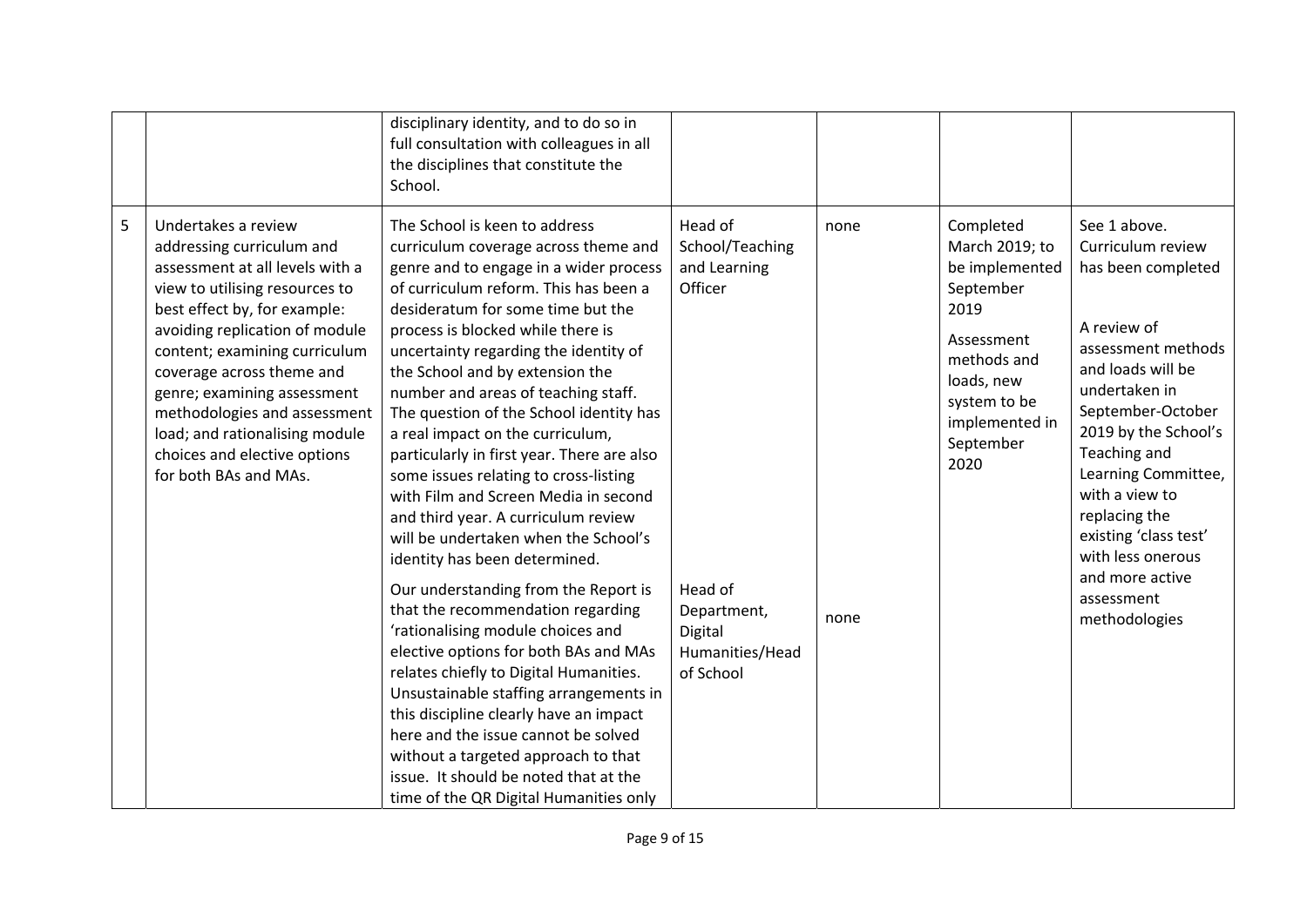| offered core and no optional modules<br>at undergraduate level: Digital<br>Humanities is in the process of<br>developing a GAMES stream in the<br>MA, hence the introduction, in this<br>academic year, year, of 3 extra<br>electives. |  | Digital<br>Humanities<br>curriculum has<br>been reviewed<br>after the first<br>cycle of BA<br>graduation.<br>Detailed review<br>with colleagues<br>in Computer<br>Science is<br>underway for<br>year two in<br>particular.<br>Digital<br>Humanities<br>completes<br>transition from<br>discipline to<br>department in<br>September<br>2019; review to<br>be completed<br>by November<br>2019, to be<br>implemented | n/a |
|----------------------------------------------------------------------------------------------------------------------------------------------------------------------------------------------------------------------------------------|--|--------------------------------------------------------------------------------------------------------------------------------------------------------------------------------------------------------------------------------------------------------------------------------------------------------------------------------------------------------------------------------------------------------------------|-----|
|                                                                                                                                                                                                                                        |  | September<br>2020                                                                                                                                                                                                                                                                                                                                                                                                  |     |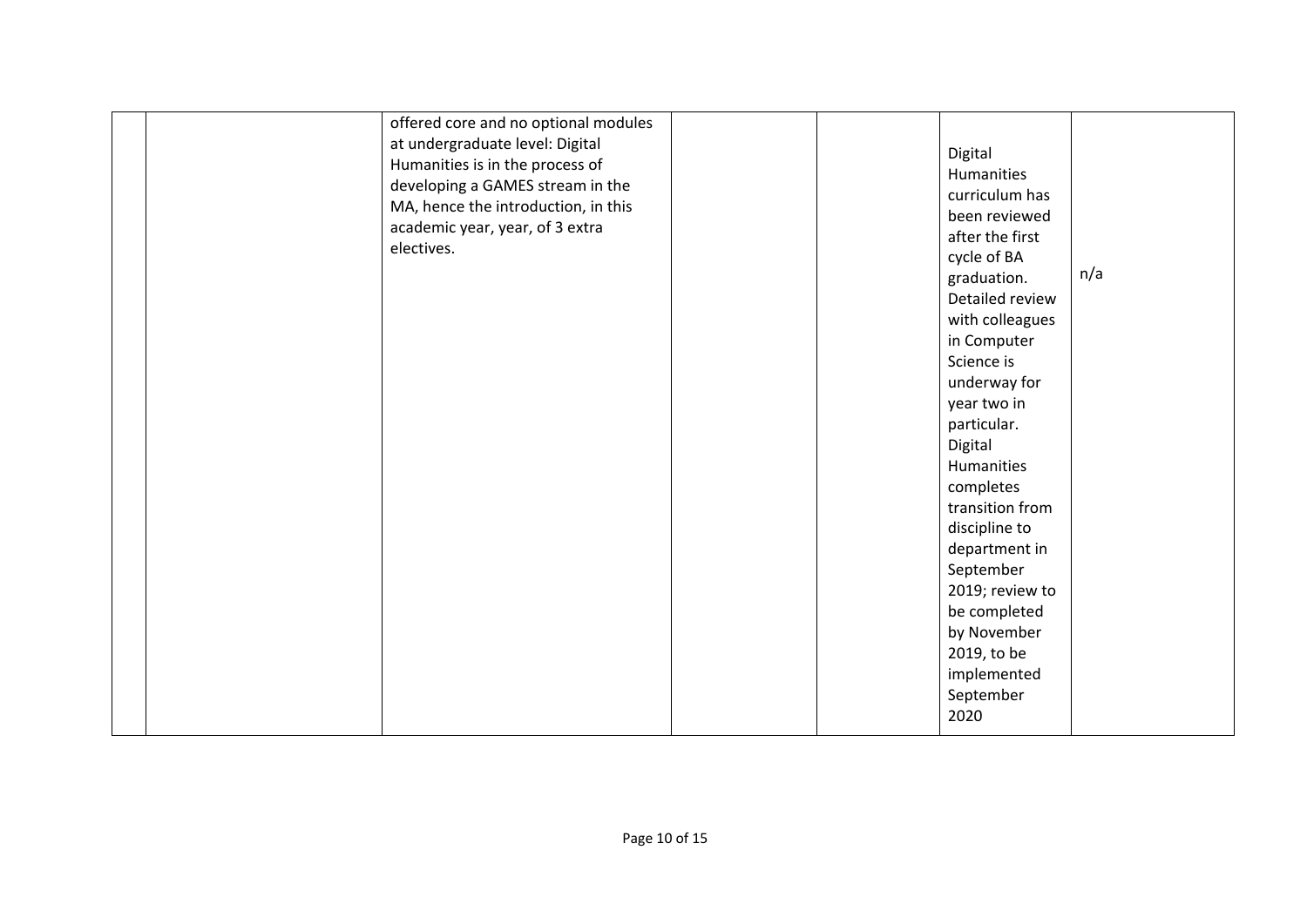| 6 | Institutes a single MA<br>programme with core research<br>modules and the possibility of<br>a range of defined pathways. | This recommendation within the<br>report does not mention the MA in<br>Film and Screen Media nor the MA in<br>Creative Writing and we take it to<br>chiefly refer to the MA in English.<br>In relation to that MA allow us to give                                                                                                                                                                                                                                                                                                                                                                                                                                                                                                                                          | Head of<br>School/MA co-<br>ordinators | none | n/a | MA programmes<br>continue to recruit<br>well in English and<br>Digital Humanities,<br>and we do not<br>intend to conflate                |
|---|--------------------------------------------------------------------------------------------------------------------------|-----------------------------------------------------------------------------------------------------------------------------------------------------------------------------------------------------------------------------------------------------------------------------------------------------------------------------------------------------------------------------------------------------------------------------------------------------------------------------------------------------------------------------------------------------------------------------------------------------------------------------------------------------------------------------------------------------------------------------------------------------------------------------|----------------------------------------|------|-----|------------------------------------------------------------------------------------------------------------------------------------------|
|   |                                                                                                                          | some context. The MA in English has<br>three pathways - Modernities, Irish<br>Writing & Film, Medieval and<br>Renaissance. In 2012-13, in context of<br>College discussions about falling<br>recruitment to MAs as well as staffing<br>difficulties created by needs in Film<br>and Screen Media, we merged two<br>pathways. We also created movement<br>between the pathways, increasing<br>student flexibility and choice. The<br>changes have been popular<br>(particularly the increased choice). The<br>MA programmes we presently offer<br>have shared core modules: the<br>dissertation module and a research<br>skills module. We have had successful<br>and continuing collaboration with<br>Fulbright on the MA in Creative<br>Writing and the MA English - Irish |                                        |      |     | these; however, we<br>have introduced<br>shared modules,<br>integrating the<br>programmes and<br>reducing workload<br>for teaching staff |
|   |                                                                                                                          | Writing & Film and the Head of School<br>is currently developing this                                                                                                                                                                                                                                                                                                                                                                                                                                                                                                                                                                                                                                                                                                       |                                        |      |     |                                                                                                                                          |
|   |                                                                                                                          | relationship with a view to further                                                                                                                                                                                                                                                                                                                                                                                                                                                                                                                                                                                                                                                                                                                                         |                                        |      |     |                                                                                                                                          |
|   |                                                                                                                          | growth in non-EU MA numbers. Our                                                                                                                                                                                                                                                                                                                                                                                                                                                                                                                                                                                                                                                                                                                                            |                                        |      |     |                                                                                                                                          |
|   |                                                                                                                          | strategy is to strengthen the existing                                                                                                                                                                                                                                                                                                                                                                                                                                                                                                                                                                                                                                                                                                                                      |                                        |      |     |                                                                                                                                          |
|   |                                                                                                                          | pathways and not to make any further                                                                                                                                                                                                                                                                                                                                                                                                                                                                                                                                                                                                                                                                                                                                        |                                        |      |     |                                                                                                                                          |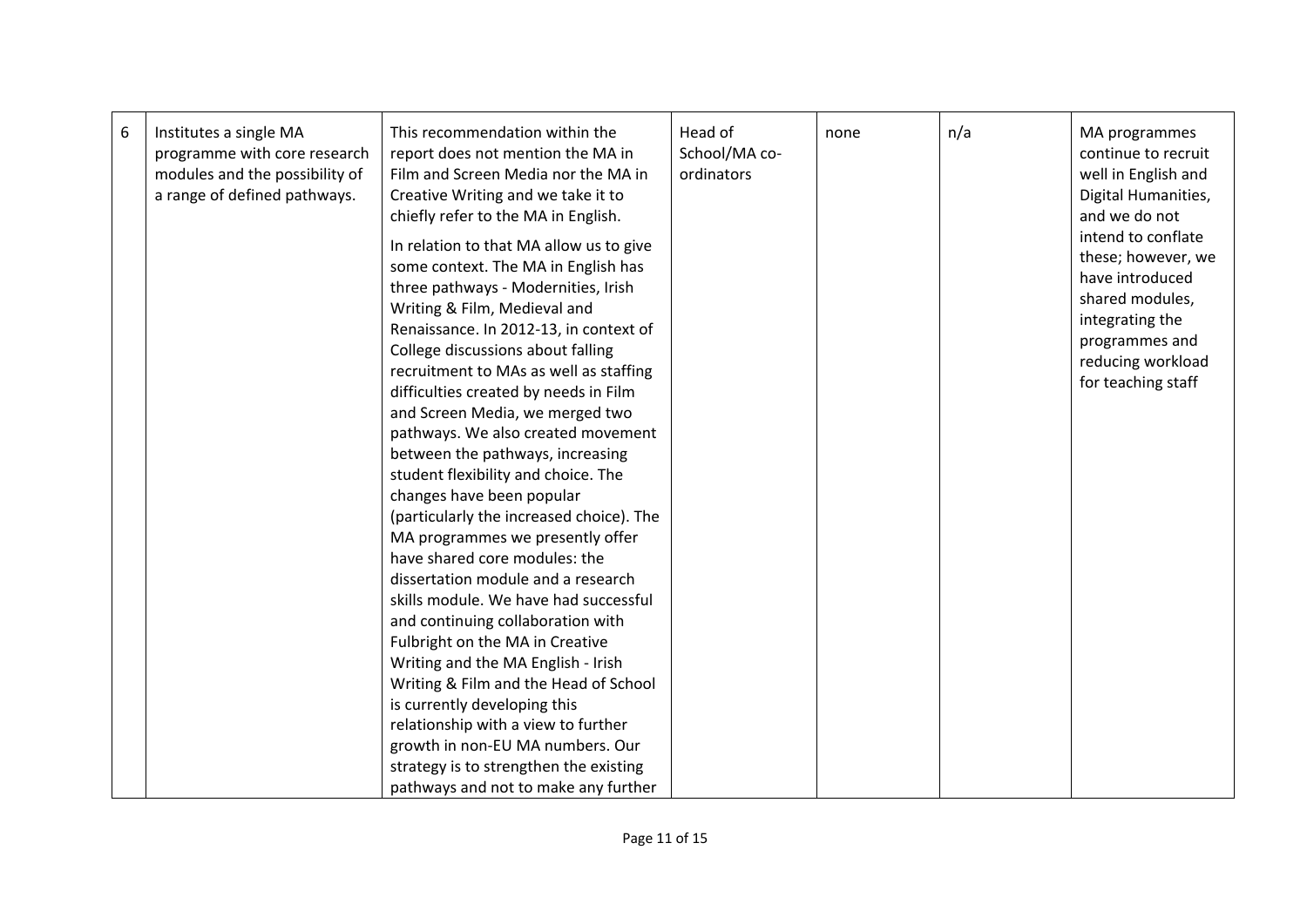|                |                                                                                                                                                                                                                                                                                  | cuts or mergers. Based on student<br>numbers and feedback, we believe<br>that this is the most effective means of<br>maintaining our MA numbers and<br>progression of students from MA to<br>PhD.<br>Film has not been identified in the<br>report as a specialized MA. Film and<br>Screen Media would not support the<br>integration of this MA into a single<br>programme with strands.                                                                                                                                                                                                                                                                                                                                                                                         |                                                                 |      |                                                                                                                                                          | MA in Film and<br>Screen Media is now<br>located in the School<br>of Music and<br>Theatre                                                                                                                                                                                                                                                                                                                     |
|----------------|----------------------------------------------------------------------------------------------------------------------------------------------------------------------------------------------------------------------------------------------------------------------------------|-----------------------------------------------------------------------------------------------------------------------------------------------------------------------------------------------------------------------------------------------------------------------------------------------------------------------------------------------------------------------------------------------------------------------------------------------------------------------------------------------------------------------------------------------------------------------------------------------------------------------------------------------------------------------------------------------------------------------------------------------------------------------------------|-----------------------------------------------------------------|------|----------------------------------------------------------------------------------------------------------------------------------------------------------|---------------------------------------------------------------------------------------------------------------------------------------------------------------------------------------------------------------------------------------------------------------------------------------------------------------------------------------------------------------------------------------------------------------|
| $\overline{7}$ | Tracks the destination of their<br>graduates and engages with<br>external stakeholders for guest<br>lecturing, mentorship of<br>students and identification of<br>career paths, potentially<br>leading to the establishment of<br>an Advisory Group of external<br>stakeholders. | The School will continue to engage<br>with the Careers Service via its First<br>Destinations Report and track the<br>destination of their graduates via that<br>data. It remains difficult however to<br>track the destination of arts graduates,<br>particularly given the time it can take<br>for careers to take shape and the many<br>and varied destinations of our<br>graduates. The School will also engage<br>with alumni in its own right.<br>We welcome the suggestion that the<br>School establish an Advisory Group of<br>external stakeholders. This<br>recommendation will be acted upon<br>once the identity of the School is made<br>clear.<br>Digital Humanities currently maintains<br>engagement with graduates, providing<br>for internship opportunities and | Head of<br>School/Co-<br>ordinator of<br>CK109 BA in<br>English | none | 2018 (tracking<br>graduate<br>pathways)<br><b>June 2019</b><br>(employability<br>statement)<br>September<br>2019<br>(instantiation of<br>advisory board) | Tracking graduate<br>pathways has<br>commenced; staff<br>have attended<br>employability<br>workshops and<br>employability<br>statements have<br>been completed for<br><b>English and Digital</b><br>Humanities; the<br>formation of an<br>advisory board of<br>stakeholders in the<br>creative industries,<br>publishing, teaching,<br>and digital<br>technologies is in<br>the final stages of<br>completion |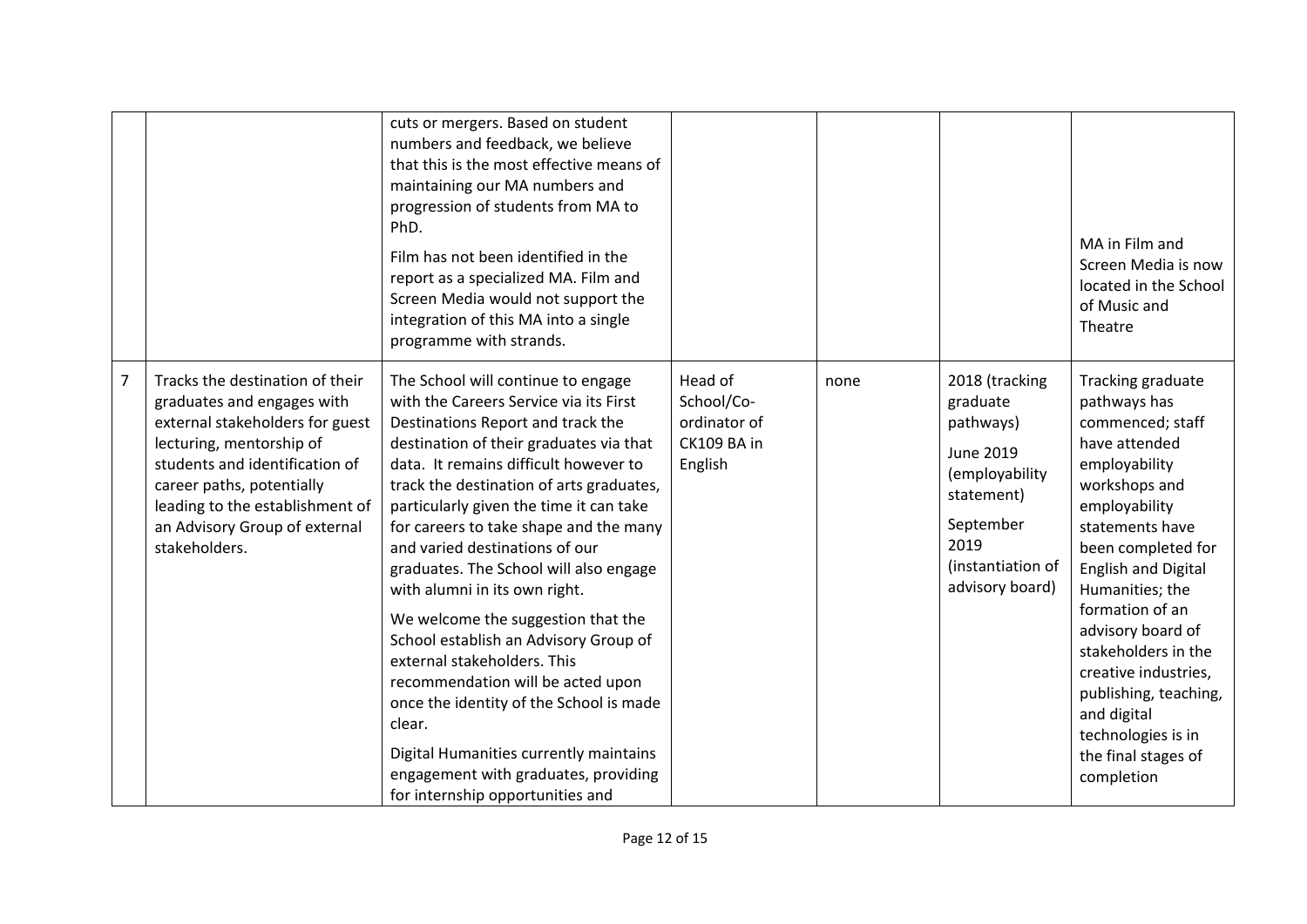|   |                                                                                                                                                  | invited lectures from alumni, and, as<br>we engage further with stakeholders,<br>participatory curriculum development.<br>Film and Screen Media tracks its<br>graduates, invites graduates to talk to<br>current students, and has developed<br>and continues to develop links with<br>external stakeholders to offer students<br>work placement opportunities.                                                                                                                                                                                                                                                                                                                                                                                                                       |                                                                            |      |         |                                                                                                                                                                                           |
|---|--------------------------------------------------------------------------------------------------------------------------------------------------|---------------------------------------------------------------------------------------------------------------------------------------------------------------------------------------------------------------------------------------------------------------------------------------------------------------------------------------------------------------------------------------------------------------------------------------------------------------------------------------------------------------------------------------------------------------------------------------------------------------------------------------------------------------------------------------------------------------------------------------------------------------------------------------|----------------------------------------------------------------------------|------|---------|-------------------------------------------------------------------------------------------------------------------------------------------------------------------------------------------|
| 8 | Develops structures to support<br>and advise students on work<br>placement (especially within<br>CK109), career and<br>employment opportunities. | The College Work Placement module<br>has recently been reintroduced and we<br>look forward to engaging with this<br>process. The School was actively<br>engaged with this module in its<br>previous iteration and will continue to<br>participate. The appointment at<br>College level of a designated specialist<br>who would provide expert co-<br>ordination and administration of<br>placements-as is best practice in<br>many HEIs-would be welcome.<br>Digital Humanities currently employs a<br>staff member to mentor, administer,<br>identify and facilitate work placement<br>as part of the BA DHIT, and recently<br>also in the MA DAH to give career<br>advice, workshops on interviews and<br>CV creation. We are developing a<br>portfolio of feedback from employers. | CK109 BA in<br>English co-<br>ordinator/Director<br>of Creative<br>Writing | none | ongoing | A structure has been<br>developed to<br>support ongoing MA<br>in Creative Writing<br>placements; BA in<br>English placements<br>take the form of the<br><b>CACSSS placement</b><br>module |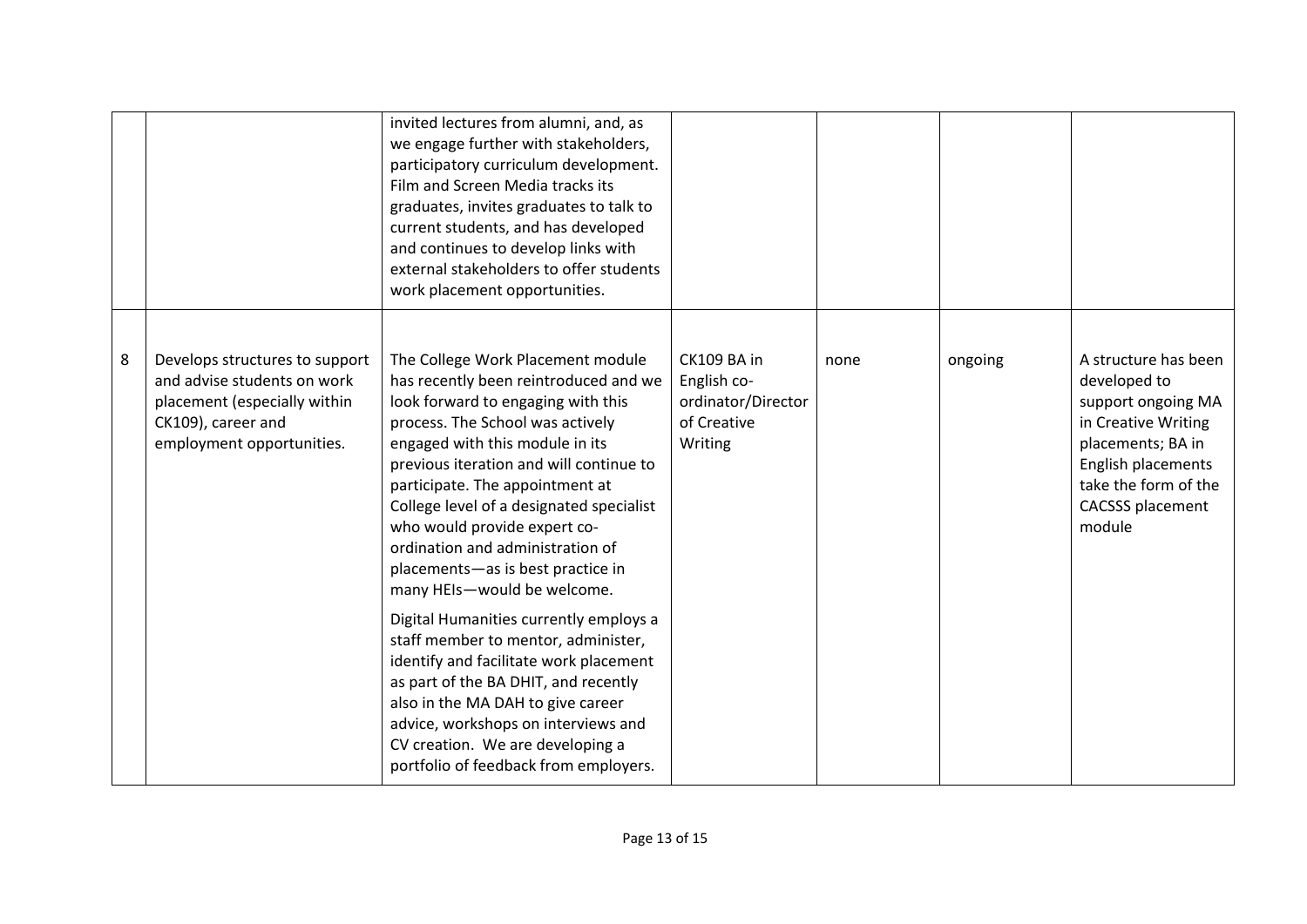| 9  | Ensures that established<br>systems which provide<br>oversight of marking are<br>applied across all modules and<br>programmes, and that PhD<br>students engaged as tutors<br>have uniformly structured<br>preparation for teaching and<br>learning. | The School has followed a number of<br>recommendations made by external<br>examiners for oversight of marking<br>and will continue to engage with such<br>processes. Our tutors take a University<br>level Teaching and Learning module,<br>PG6003, but have expressed some<br>dissatisfaction with this. New<br>initiatives have been devised and are<br>underway at School level for the<br>training and mentoring of<br>postgraduate tutors. | <b>Head of School</b>                                                      | none | ongoing | We continue to<br>monitor marking<br>across all<br>programmes; new<br>training structures<br>have been put in<br>place for<br>postgraduate tutors<br>from 2018 |
|----|-----------------------------------------------------------------------------------------------------------------------------------------------------------------------------------------------------------------------------------------------------|-------------------------------------------------------------------------------------------------------------------------------------------------------------------------------------------------------------------------------------------------------------------------------------------------------------------------------------------------------------------------------------------------------------------------------------------------|----------------------------------------------------------------------------|------|---------|----------------------------------------------------------------------------------------------------------------------------------------------------------------|
| 10 | Implements the University's<br>policy in relation to second<br>supervision of PhD students<br>and the numbers of PhD<br>students that any one<br>academic staff member can<br>supervise.                                                            | The School currently implements the<br>University's policy in relation to second<br>supervision of PhD students. The<br>second supervisor is sometimes a co-<br>supervisor and sometimes an advisor.<br>We have a very small number of<br>students with a single supervisor, all<br>enrolled under the old regulations.<br>The question of the number of PhD<br>students that any one academic staff<br>member can supervise relates            | Head of School/<br>Chair of School<br><b>Graduate Studies</b><br>Committee | none | ongoing | We are in full<br>compliance with<br>UCC policy                                                                                                                |
|    |                                                                                                                                                                                                                                                     | specifically to the unsustainable<br>staffing situation in Digital Humanities.<br>That discipline requires a senior staff<br>member to address the demand for<br>DAH PhD places.                                                                                                                                                                                                                                                                |                                                                            |      |         |                                                                                                                                                                |
| 11 | Enhances its communication,<br>information and supports for                                                                                                                                                                                         | Communication with first years is a<br>recurring issue across the Arts degree.                                                                                                                                                                                                                                                                                                                                                                  | <b>Head of School</b>                                                      | none | ongoing | Our communication<br>mechanisms                                                                                                                                |